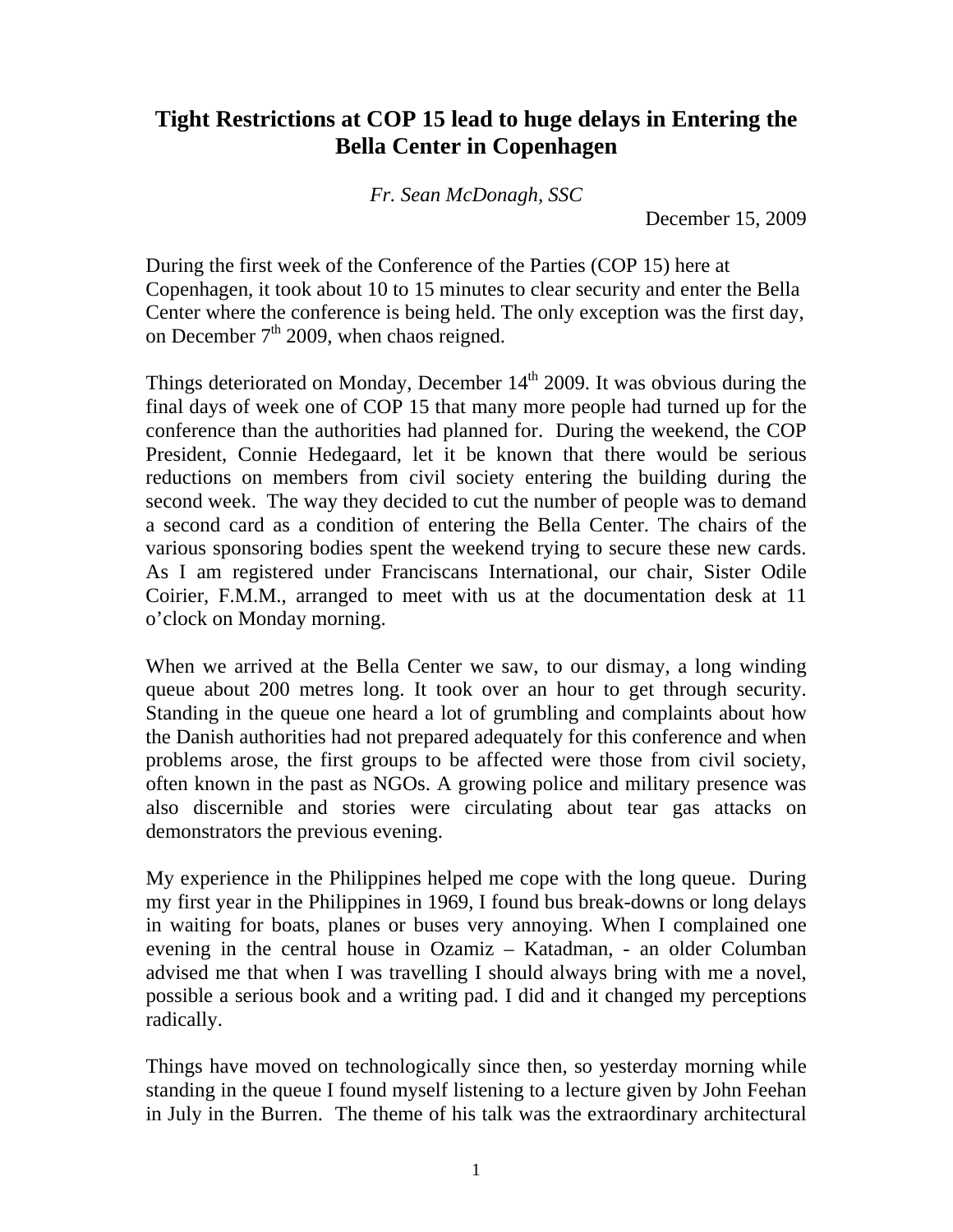structure of the flower called – *Enchanter Night Shade.* Though I could have chosen any other track, it was particularly appropriate because on Monday, December 14<sup>th</sup> 2009, an Taoiseach Brian Cowen (the Irish Prime Minister) was launching John's latest book, *The Flowers of Offaly.* If you have any interest in Irish flowers (or any flowers, for that matter), it is a must buy for Christmas this year and at 40 euro it is excellent value.

I was lucky to make it on time to Bella Center on Monday morning where Sister Olide was waiting. She had received only 7 new cards, so she decided to allot one to each congregation represented on the Franciscans International team. That is how I secured my card for today.

The main talking point at noon yesterday was the annoyance of the African group at the possibility that the Kyoto process was being bypassed here at Copenhagen. Victor Fodeke, the environment Minister for Mali, said that what had begun as a "train of hope" was in danger of crashing abruptly. He said that the suggestion by the COP President Connie Hedegaard, that the plenary session should discuss "unresolved issues of long-term cooperative action" under the UN Framework Convention on Climate Change (UNFCCC), without mentioning the Kyoto Protocol was an attempt to sideline the Kyoto Protocol.

The reality is that the Kyoto Protocol is still the only legally binding treaty regulating greenhouse gas emissions. It is due to expire in 2012. If it expires without a following-up treaty it could take years to negotiate a new deal. The scientists are telling us we do not have the luxury of time. I attended a scientific presentation by the Hadley Centre (Met Office) in Britain. They are convinced that climate change is happening and poses a considerable challenge to life on earth as we know it. We need to begin reducing carbon dioxide emissions into the atmosphere by 2016. A frantic round of informal consultations was held to mend fences. As a result, Ms. Hedegaard's agenda items were amended to include the rider that the Kyoto Protocol process is still very much on the table.

My editor in Hong Kong, Jim Mulroney always replies whenever I send him an article. During this week he has often suggested that I enjoy myself also while I am here in Copenhagen. Since Jim is well-known in Columban circles for the rigours of his ascetic life, I felt obliged to follow his brotherly admonition. So at 6 pm yesterday I set out for the Irish Embassy where the Ambassador, Joe Hayes greeted Irish participants at COP 15. I arrived early and had a good conversation with Joe. Many Columbans in the Philippines will remember him from the late 1980s, when he was Irish ambassador to both China and the Philippines. He has many fond memories of meeting with Columbans, especially on a Monday evening at our central house in Manila on Singalong Street. He mentioned that he once went to visit the British Ambassador in